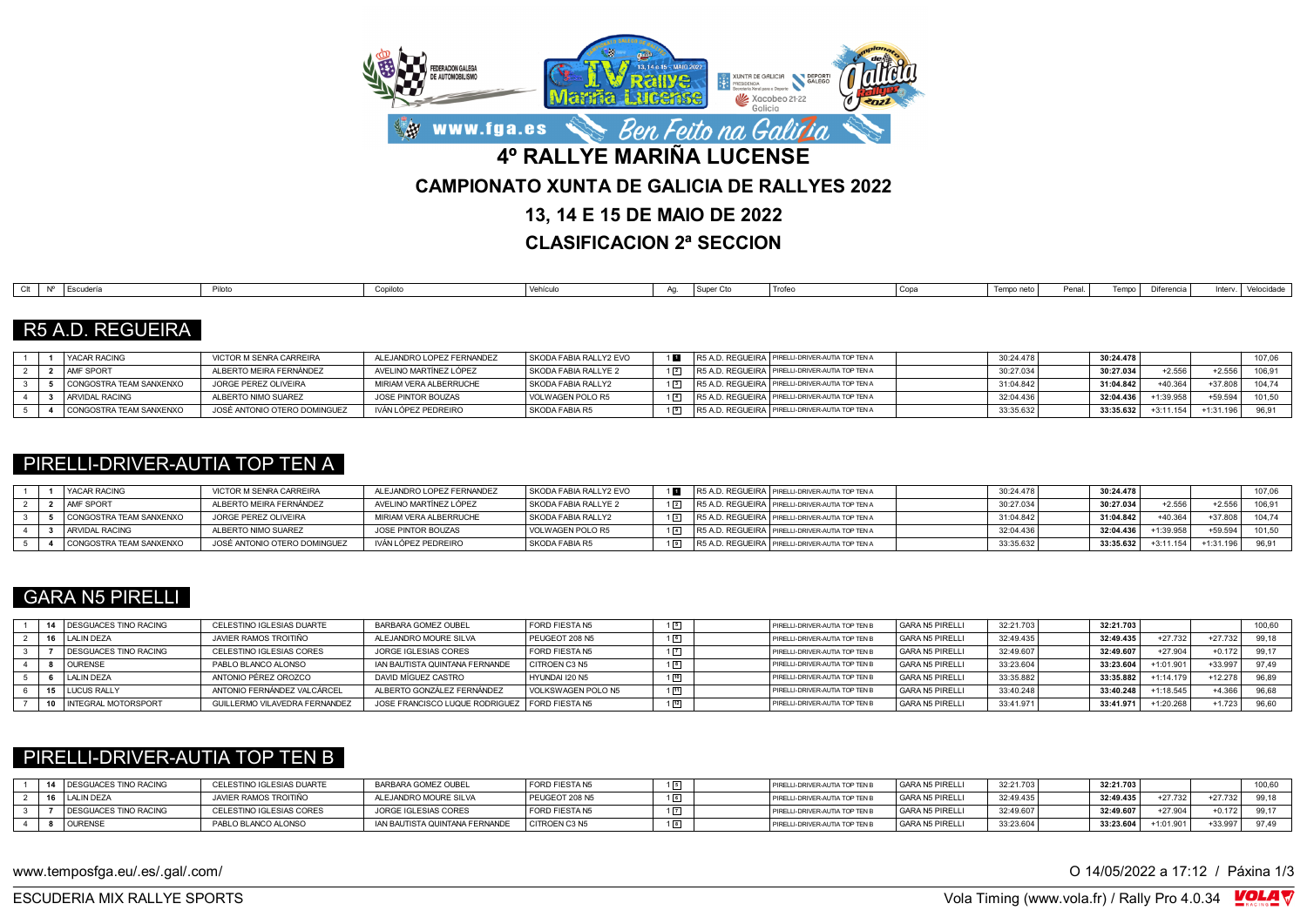

**CLASIFICACION 2ª SECCION**

|     | Escudería                  | Piloto                        | Copiloto                                        | Vehículo           | Aa.          | Super Cto | Trofec                         | Copa                   | Tempo neto | Penal. | Tempo     | Diferencia  | Interv      | Velocidade |
|-----|----------------------------|-------------------------------|-------------------------------------------------|--------------------|--------------|-----------|--------------------------------|------------------------|------------|--------|-----------|-------------|-------------|------------|
|     |                            |                               |                                                 |                    |              |           |                                |                        |            |        |           |             |             |            |
|     | <b>LALIN DEZA</b>          | ANTONIO PÉREZ OROZCO          | DAVID MÍGUEZ CASTRO                             | HYUNDAI 120 N5     | 110          |           | PIRELLI-DRIVER-AUTIA TOP TEN B | <b>GARA N5 PIRELLI</b> | 33:35.882  |        | 33:35.882 | $-1:14.179$ | $+12.278$   | 96.89      |
|     | <b>YACAR RACING</b>        | JOSÉ MANUEL LAMELA LOJO       | NÉSTOR CASAL VILAR                              | CITROËN DS3 R3T    | $2$ <b>D</b> |           | PIRELLI-DRIVER-AUTIA TOP TEN B |                        | 33:38.851  |        | 33:38.851 | $-1:17.148$ | $+2.969$    |            |
|     | 15 LUCUS RALLY             | ANTONIO FERNÁNDEZ VALCÁRCEL   | ALBERTO GONZÁLEZ FERNÁNDEZ                      | VOLKSWAGEN POLO N5 | $1\sqrt{11}$ |           | PIRELLI-DRIVER-AUTIA TOP TEN B | <b>GARA N5 PIRELLI</b> | 33:40.248  |        | 33:40.248 | 1:18.545    | $+1.397$    | 96.68      |
| 10. | <b>INTEGRAL MOTORSPORT</b> | GUILLERMO VILAVEDRA FERNANDEZ | JOSE FRANCISCO LUQUE RODRIGUEZ   FORD FIESTA N5 |                    | $1\sqrt{12}$ |           | PIRELLI-DRIVER-AUTIA TOP TEN B | <b>GARA N5 PIRELLI</b> | 33:41.971  |        | 33:41.971 | +1:20.268   | $+1.723$    | 96,60      |
| 17  | PONTEVEDRA 1984 TEAM       | GUILLERMO MARTINEZ SEDANO     | IGNACIO SAYANS RIVEIRO                          | FORD FIESTA R2T    | $3\sqrt{10}$ |           | PIRELLI-DRIVER-AUTIA TOP TEN B |                        | 36:43.929  |        | 36:43.929 | +4:22.226   | $+3:01.958$ | 88.63      |
|     | 12 MIÑO                    | PEDRO REIJA DIAZ              | DAISY GONZALEZ FERNANDEZ                        | PEUGEOT 306 GTI    | 25           |           | PIRELLI-DRIVER-AUTIA TOP TEN B |                        | 37:19.736  |        | 37:19.736 | +4:58.033   | $+35.807$   |            |

### PIRELLI-DRIVER-AUTIA TOP TEN C

| PONTEVEDRA 1984 TEAM         | DANIEL MONTOTO MATO        | MAIKEL MARQUEZ RODRIGUEZ  | PEUGEOT 208 R2          | $2\sqrt{2}$    | PIRELLI-DRIVER-AUTIA TOP TEN C | 34:12.459 | 34:12.459 |           |           | 95.17 |
|------------------------------|----------------------------|---------------------------|-------------------------|----------------|--------------------------------|-----------|-----------|-----------|-----------|-------|
| <b>RVS MOTORSPORT</b>        | DAVID RIVAS FUENTES        | JOSE VIEITEZ FERRADANS    | <b>CITROEN C2R2 MAX</b> | 3 <sub>h</sub> | PIRELLI-DRIVER-AUTIA TOP TEN C | 34:23.972 | 34:23.972 | $+11.513$ | $+11.513$ | 94.64 |
| CONGOSTRA TEAM SANXENXO      | RAUL MARTINEZ TORRES       | BRUNO PEREZ FERNANDEZ     | CITROËN C2 GT           | 3 <sup>3</sup> | PIRELLI-DRIVER-AUTIA TOP TEN C | 35:22.630 | 35:22.630 | 1:10.171  | $+58.658$ | 92.02 |
| <b>SARRIA MOTOR</b>          | RUBÉN LÓPEZ LÓPEZ          | DAMIAN OUTON VEIGA        | PEUGEOT 208 R2          | $3\sqrt{4}$    | PIRELLI-DRIVER-AUTIA TOP TEN C | 35:54.651 | 35:54.651 | 1:42.192  | $+32.02$  | 90,65 |
| <b>SURCO</b>                 | ISAAC DURÁN VARELA         | HUGO VARELA VALLE         | PEUGEOT 208 R2          | 35             | PIRELLI-DRIVER-AUTIA TOP TEN C | 36:01.320 | 36:01.320 | +1:48.861 | $+6.669$  | 90,37 |
| PONTEVEDRA 1984 TEAM         | ADRIAN REGUEIRA SOUTO      | SERGIO FERNÁNDEZ IGLESIAS | CITROËN SAXO VTS        | 3 <sup>6</sup> | PIRELLI-DRIVER-AUTIA TOP TEN C | 36:01.905 | 36:01.90  | 1:49.446  | $+0.585$  | 90,35 |
| TERRA DO EUME                | IVÁN VÁZQUEZ CASTRO        | DIEGO VÁZQUEZ CASTRO      | FORD FIESTA R2          | $3\sqrt{8}$    | PIRELLI-DRIVER-AUTIA TOP TEN C | 36:17.980 | 36:17.980 | +2:05.521 | $+16.075$ | 89.68 |
| <b>BERBERECHO</b>            | JAVIER FIRAS MARIÑO        | ÁLVARO GARCÍA AGRA        | CITROËN SAXO VTS        | 37             | PIRELLI-DRIVER-AUTIA TOP TEN C | 36:40.656 | 36:40.656 | -2:28.197 | $+22.676$ | 88.76 |
| <b>DESGUACES TINO RACING</b> | BENITO PUCEIRO RADIO       | CHRISTOPHER TELMO DIAZ    | FORD FIESTA R2          | ও দিয়         | PIRELLI-DRIVER-AUTIA TOP TEN C | 36:49.045 | 36:49.045 | 2:36.586  | $+8.389$  | 88.42 |
| CUNTIS V.T.                  | MIGUEL ÁNGEL CAEIRO VILLAR | ALEJANDRO HERMIDA GARCÍA  | FORD FIESTA R2          | $3\sqrt{12}$   | PIRELLI-DRIVER-AUTIA TOP TEN C | 37:25.785 | 37:25.785 | 3:13.326  | $+36.740$ | 86,97 |

# VOLANTE F.G.A.

| 2c<br>CLUB RALLY CORUÑA<br>$\sim$ | <b>JESUS SANTOS SOLER</b> | SAUL PENSADO RIVEIRO      | PEUGEOT 106 GTi  | $4\overline{7}$<br>$\overline{\phantom{0}}$ | VOLANTE F.G.A        | 37:46.420 | 27.46.420<br>76 V |           |                    | 00x<br>--     |
|-----------------------------------|---------------------------|---------------------------|------------------|---------------------------------------------|----------------------|-----------|-------------------|-----------|--------------------|---------------|
| PONTEVEDRA 1984 TEAM<br><b>A</b>  | MANUEL MAGARIÑOS ESTEVEZ  | ÁL VARO ARGIBAY RODRÍGUEZ | ' PEUGEUT 200 XS | $\overline{AB}$<br>ـ تا 4                   | <b>VOLANTE F.G.A</b> | 40:17.201 | 40:17.201         | +2:30.781 | 2.30.781<br>2.30.7 | $\sim$ $\sim$ |

# PIRELLI AMF MS

|    | 49 SURCO                   | MARCOS RODRÍGUEZ SANROMÁN     | UNAI CONDE GARCÍA             | CITROËN C2 GT             | $4$ $\blacksquare$ | PIRELLI AMF MS | 34:26.999 | 34:26.999 |             |             | 94.50 |
|----|----------------------------|-------------------------------|-------------------------------|---------------------------|--------------------|----------------|-----------|-----------|-------------|-------------|-------|
| 55 | A PONTENOVA                | CÉSAR DÍAZ PÉREZ              | MANUEL RODRÍGUEZ MARIÑO       | PEUGEOT 205 GTI           | $3\sqrt{2}$        | PIRELLI AMF MS | 34:37.168 | 34:37.168 | $+10.169$   | $+10.169$   | 94.03 |
|    | <b>CUNTIS VT</b>           | MARCOS MACEIRAS GUIMAREY      | SERGIO IGLESIAS REBOREDO      | CITROËN SAXO VTS          | $4\sqrt{2}$        | PIRELLI AMF MS | 35:20.496 | 35:20.496 | $+53.497$   | +43.328     | 92.11 |
|    | 51 LALIN DEZA              | OSCAR GALLEGO GÓMEZ           | MARÍA TERESA LÓPEZ HOSPIDO    | <b>SUZUKI SWIFT SPORT</b> | 45                 | PIRELLI AMF MS | 36:32.340 | 36:32.340 | $+2:05.341$ | $+1:11.844$ | 89.09 |
| 54 | <b>RVS MOTORSPORT</b>      | RUBÉN VÁZQUEZ CASTELO         | AGUSTÍN VARELA GARCÍA         | PEUGEOT 206 XS            | 4 <sup>8</sup>     | PIRELLI AMF MS | 37:55.808 | 37:55.808 | +3:28.809   | $+1:23.468$ | 85,83 |
|    | AGUANTA VOLANTE RALLY TEAM | JUAN CARLOS PAMPILLON ALVAREZ | CRISTIAN ALVAREZ LÓPEZ        | PEUGEOT 106 GTI           | 49                 | PIRELLI AMF MS | 37:57.288 | 37:57.288 | +3:30.289   | $+1.480$    | 85.77 |
|    | 52 ARES RACING             | MIGUEL SUÁREZ ARES            | NICOLÁS RAMÓN CERNADAS GARCÍA | CITROËN SAXO VTS          | $4\sqrt{10}$       | PIRELLI AMF MS | 38:23.833 | 38:23.833 | +3:56.834   | $+26.545$   | 84.78 |
| 53 | RVS MOTORSPORT             | <b>FNRIQUE RUZO PEREZ</b>     | SHEILA GARCIA SUAREZ          | PEUGEOT 206 XS            | $4\sqrt{11}$       | PIRELLI AMF MS | 39:19.350 | 39:19.350 | $+4:52.351$ | $+55.517$   | 82.79 |
| 56 | SARRIA MOTOR               | ANDRES MONTERO NEIRA          | SHEILA DE LA FUENTE LAGO      | PEUGEOT 206 XS            | $4\sqrt{13}$       | PIRELLI AMF MS | 39:53.499 | 39:53.499 | +5:26.500   | $+34.149$   | 81.61 |

www.temposfga.eu/.es/.gal/.com/ **O 14/05/2022** a 17:12 / Páxina 2/3

VolaSoftControlPdf ESCUDERIA MIX RALLYE SPORTS Vola Timing (www.vola.fr) / Rally Pro 4.0.34